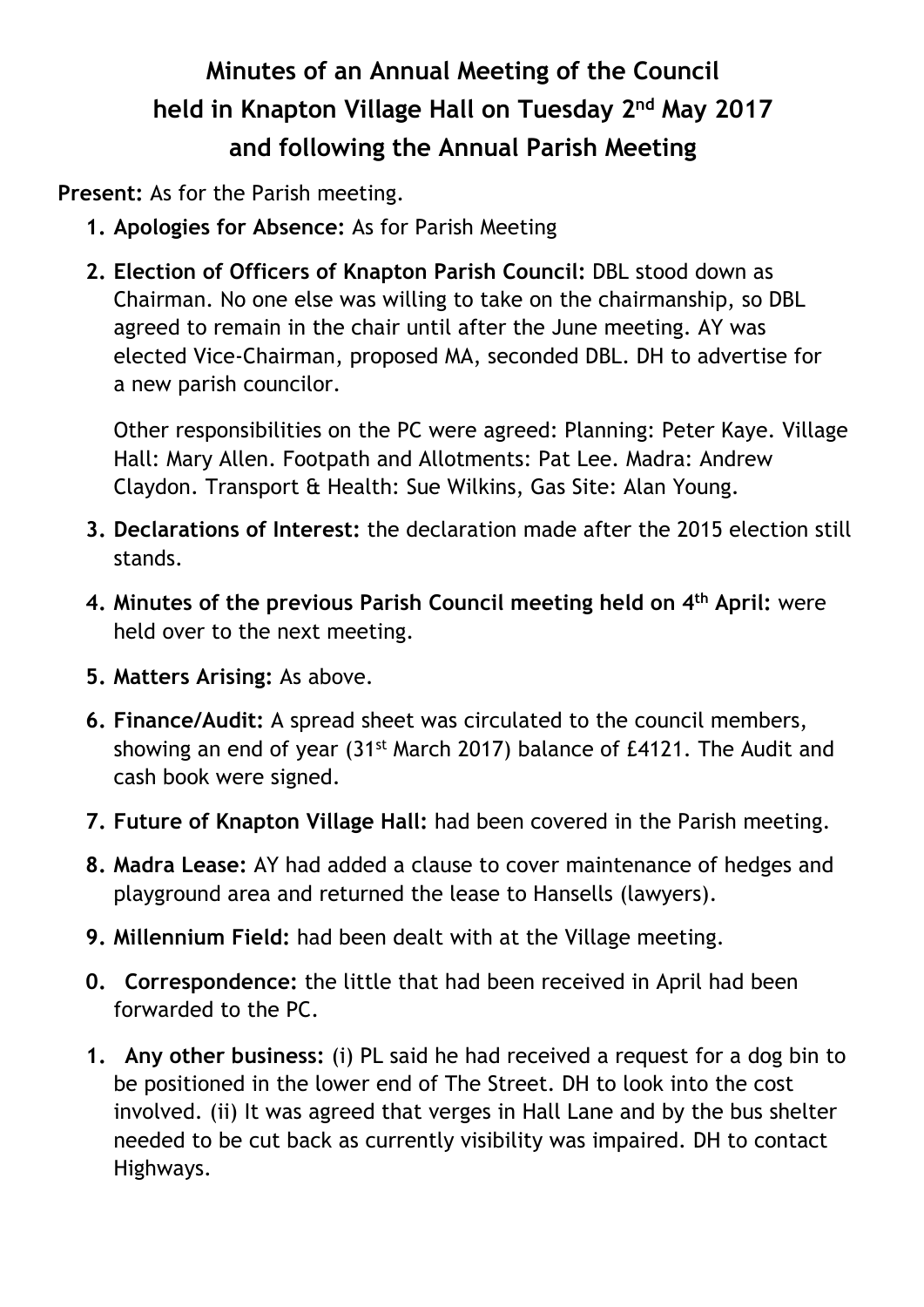2. Date of next Meeting: Tuesday 6<sup>th</sup> June 2017.